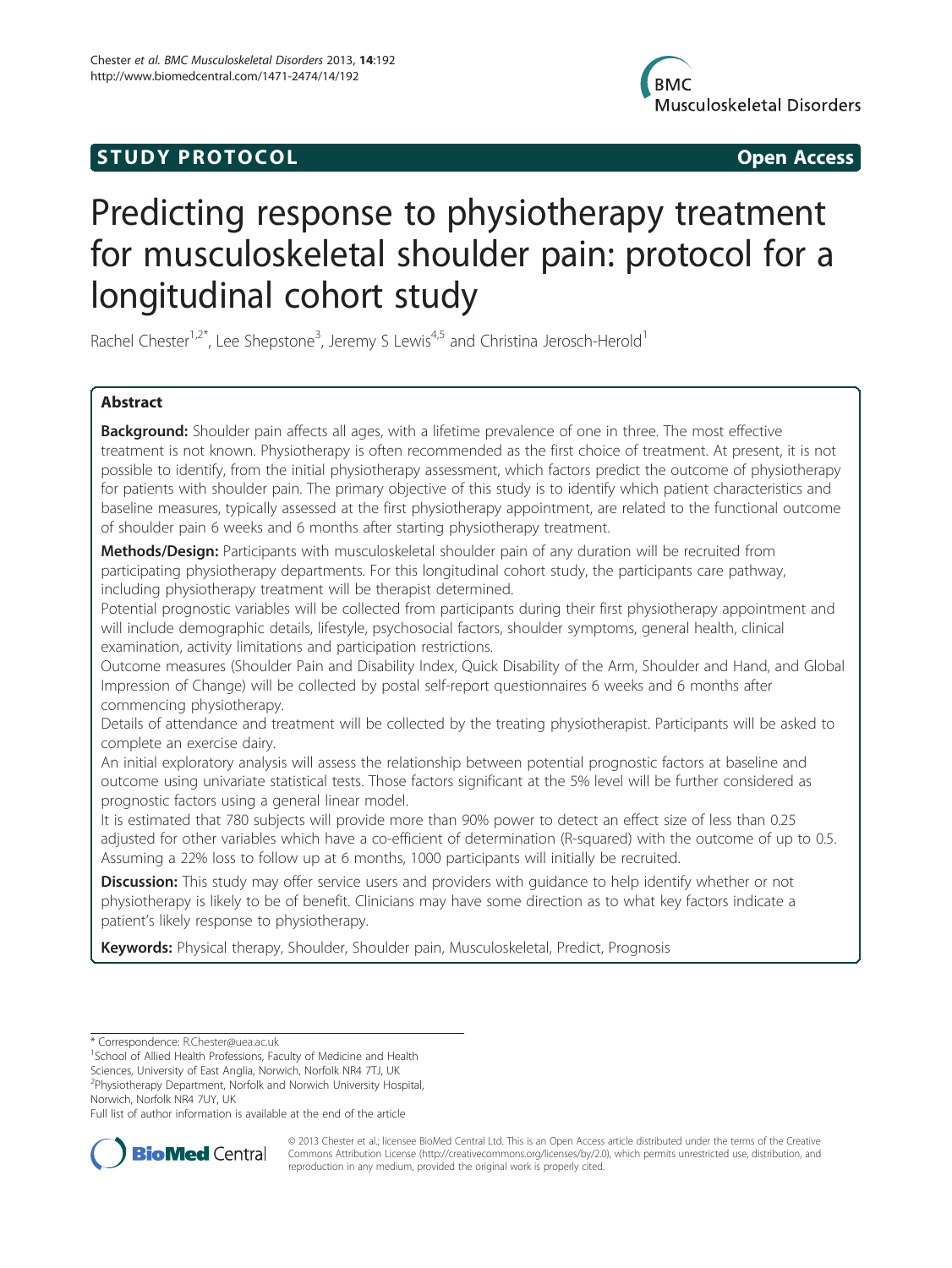# Background

Shoulder pain is a common and often persistent musculoskeletal problem affecting all ages, with a lifetime prevalence of one in three [[1\]](#page-6-0).

In 2011–2012, the prevalence of work related upper limb disorders in Great Britain exceeded that of low back pain [\[2](#page-6-0)]. Shoulder pain is one of the most common musculoskeletal disorders in the working population [[3\]](#page-6-0). The cost of shoulder pain to healthcare and its effect on the economy is unclear. Both Dutch [\[4](#page-6-0)] and Swedish [\[5\]](#page-6-0) studies have demonstrated that between 50 [\[4](#page-6-0)] and 84 [\[5](#page-6-0)] percent of overall costs due to shoulder pain is related to sick leave. Sickness absence due to shoulder pain in young working adults has been linked with high levels of sickness absence due to other diagnoses in subsequent years [\[6](#page-6-0)].

In primary care, shoulder pain is the third most common musculoskeletal presentation [\[7\]](#page-6-0). Of those people who chose to visit their General Practitioner with first episode shoulder pain, only 50 percent show complete recovery six months later [[8](#page-6-0)]. At one year follow up, recovery rate increases by only 10 percent [\[8](#page-6-0)]. The most effective treatment for musculoskeletal shoulder pain is not yet known. Conservative management in the form of physiotherapy is therefore often recommended as the first choice of treatment [\[9\]](#page-6-0). Indeed, up to one third of patients referred for physiotherapy musculoskeletal outpatient services in primary care have shoulder pain [\[10\]](#page-6-0). Although physiotherapy constitutes a relatively low proportion of the overall cost, in relation to total healthcare costs, physiotherapy accounts for between 37 [\[4\]](#page-6-0) and 60 percent [\[5\]](#page-6-0).

When physiotherapy is unsuccessful, other interventions such as pain management clinics or surgery are often considered. However, there is already some evidence that longer duration of shoulder symptoms is associated with an increased likelihood of chronic pain [[11\]](#page-6-0). It is therefore important, that wherever possible, the most appropriate treatment for any individual is identified early on in the clinical pathway.

At present, it is not possible to identify, from the initial physiotherapy assessment, which factors predict the outcome of physiotherapy for patients with shoulder pain. Research has shown that a range of biopsychosocial factors are related to outcome following surgical [[12](#page-7-0)] or General Practitioner [\[11,](#page-6-0)[13-15\]](#page-7-0) management of shoulder pain. This study aims to identify which factors are related to outcome of shoulder pain following physiotherapy.

A greater knowledge of prognostic factors in terms of who is likely to respond to physiotherapy and who will not is vital for patients, healthcare professionals and commissioners and ensures effective and efficient use of limited resources. Additional benefits include:

 Enabling patients to make an informed choice about whether or not they wish to pursue

physiotherapy based on the prognosis of a positive outcome.

- Facilitating greater confidence in physiotherapy treatment, leading to greater compliance and less non attendance.
- Assisting physiotherapists in terms of effective and timely decision making and best utilization of limited resources.
- Providing all health care professionals with a clinical reasoning tool to help distinguish between patients who will respond to physiotherapy, and those who will go on to have persistent symptoms and may benefit from earlier referral to the multidisciplinary team for a surgical opinion or chronic pain management.
- Minimising the negative consequences of chronic pain and disability, for example associated depression, time off work, utilisation of health resources and disablement resettlement [\[16,17\]](#page-7-0).

#### Study objectives

The primary objective of this study is to identify which patient characteristics and baseline measures, commonly assessed at the first physiotherapy appointment, are related to the functional outcome of shoulder pain 6 weeks and 6 months after starting physiotherapy treatment.

The secondary objectives of this study are to:

- i. describe a typical programme of physiotherapy for the management of shoulder pain and
- ii. to describe the outcomes of physiotherapy in relation to physiotherapy treatments.

#### Methods/Design

#### Study design

A longitudinal cohort study of prognostic factors.

#### Study setting

Potential participants will be selected from patients referred for the management of shoulder pain to participating physiotherapy out-patient musculoskeletal departments based in General Practice, primary and secondary care hospital sites in the Eastern Counties of England from November 2011 to September 2013.

#### Eligibility criteria

Participants must be 18 years or older, with musculoskeletal shoulder pain of any duration, and reproduction of shoulder pain and/or restriction on active or passive movement in at least one direction. Participants must score 8 or more on the Shoulder Pain and Disability Index (SPADI) [[18](#page-7-0)] or Quick Disability of the Arm, Shoulder and Hand Questionnaire (QuickDASH) [\[19\]](#page-7-0).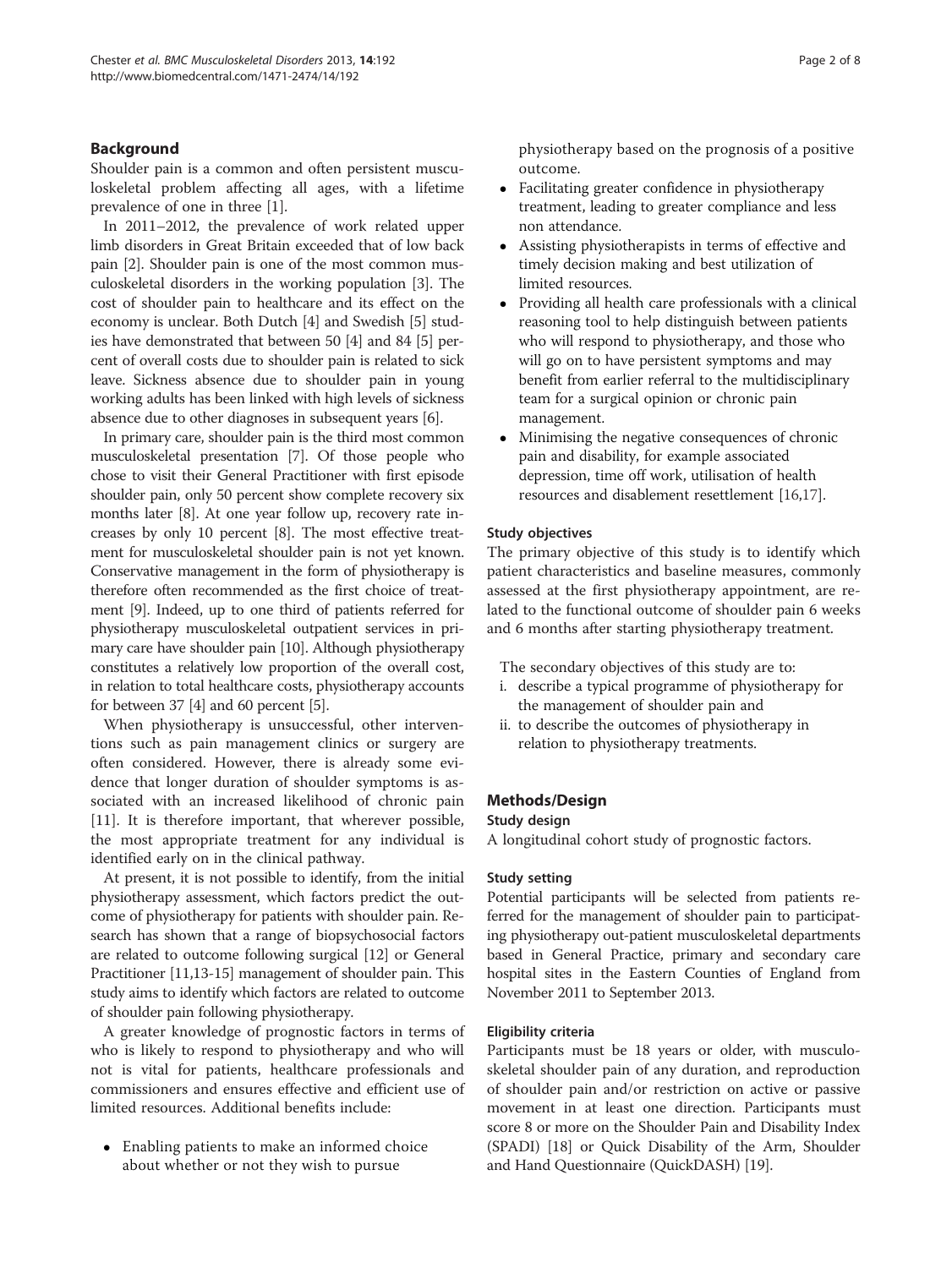In order to minimise confounding variables for recovery, participants presenting post operatively, with serious trauma or pathology to the shoulder, or with pathologies or syndromes which refer directly to the shoulder are excluded.

Exclusion criteria

- Fracture of the affected shoulder in the last five years.
- Dislocation of the affected shoulder which has resulted in a visit to secondary care and investigative radiology in the last five years.
- Surgical intervention on the affected shoulder in the last five years. (This does not include hydrodilatation, manipulation under anaesthetic or local steroid injection).
- Systemic condition with significant musculoskeletal component (i.e. inflammatory joint disease, polymyalgia rheumatica, neoplastic disorder).
- Complex regional pain syndrome.
- Predominant reproduction of shoulder pain on movements of the cervical or thoracic spine rather than shoulder movement.
- Neck pain related to serious pathology, myelopathy or radiculopathy.
- Known neoplasm.

#### Care pathways and physiotherapy

The clinical pathway for patients recruited onto this observational study remains the same; physiotherapy treatment, referral pathways and waiting times are unaffected. Physiotherapy usually includes advice and exercise but may also include additional pain neuromodulatory techniques such as manual therapy or electrotherapy. The Chartered Society of Physiotherapy have developed evidence based guidelines for the management of some clinical presentations of shoulder pain [[20,21\]](#page-7-0). Shoulder exercises have been demonstrated and recommended as an effective form of physiotherapy [[20](#page-7-0)-[23](#page-7-0)]. However as yet there is no evidence that one form of shoulder exercise is superior to another [[22,23\]](#page-7-0). Physiotherapy guidelines and reviews generally recommend passive pain modulatory treatments as adjuncts to exercise rather than stand alone treatments [[20,21](#page-7-0),[23-25](#page-7-0)]. With the exception of exercise, there is currently no convincing evidence that any one type of physiotherapy treatment is superior to another [[9,](#page-6-0)[23\]](#page-7-0).

#### Prognostic factors

The International Classification of Functioning, Disability, and Health [\[26\]](#page-7-0) highlight the importance of an integrative approach to patient assessment in which impairment, activity, and participation are considered. The potential prognostic factors recorded at the initial physiotherapy appointment for this study will reflect this. Potential prognostic variables will include:

- Demographic details.
- Individual participant characteristics.
- Lifestyle, psychosocial factors, past experience and expectations of physiotherapy.
- Shoulder symptoms and general health.
- Signs of impairment from the objective/clinical examination.
- Activity limitations and participation restrictions.

# Outcome measures

The primary outcome measure is the Shoulder Pain and Disability Index (SPADI) [[18,27\]](#page-7-0). This region specific self report questionnaire is designed to measure pain and disability associated with shoulder pain of musculoskeletal or undetermined origin. Thirteen items, covering two domains (pain and disability) are scored on a numerical rating scale between zero (no pain/difficulty) and ten (worst pain imaginable/so difficult it requires help). Each domain carries equal weighting in the overall score which is expressed as a percentage where zero represents no pain or disability and 100% represents maximum pain and disability. Previous research has demonstrated no floor and no or very low ceiling effects, excellent reliability [[28](#page-7-0)], responsiveness [\[29\]](#page-7-0) and ability to discriminate between different severities of shoulder pain [\[30\]](#page-7-0).

The secondary outcome of the study is the Quick Disability of the Arm, Shoulder and Hand Questionnaire (QuickDASH) [[31\]](#page-7-0). The QuickDASH is a broader region specific patient rated questionnaire. Eleven items, covering six domains (daily activities, symptoms, social function, work function, sleep, and confidence) are scored on a numerical rating scale between one (no difficulty) and five (unable). The overall score is expressed as a percentage where zero represents no disability and 100% represents maximum disability. Previous research has demonstrated good responsiveness [\[31,32](#page-7-0)] and similar validity, reliability and precision to the Disability of the Arm, Shoulder and Hand Questionnaire [\[33](#page-7-0)].

#### Sample size

A formal sample size calculation is difficult given the lack of published information on correlations between putative prognostic factors and outcome. However, using the approach suggested by Lipsitz and Parzen [[34\]](#page-7-0) 780 subjects would provide more than 90% power to detect an effect size of less than 0.25 adjusted for other variables which have a co-efficient of determination (Rsquared) with the outcome of up to 0.5. Assuming a 22% loss to follow up at 6 months, 1000 participants will initially be recruited.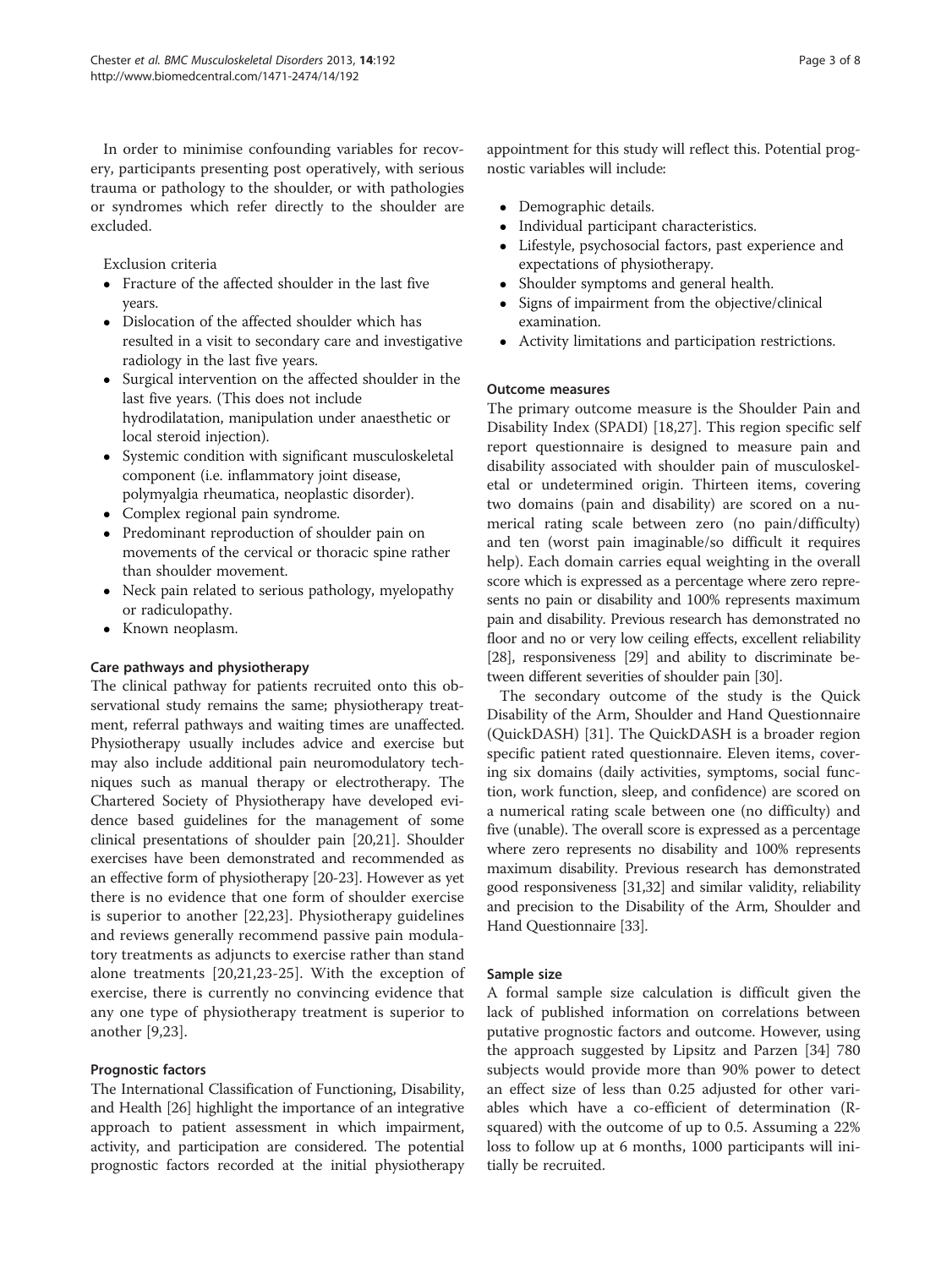An initial survey of six of the participating sites over the period March 2009–2010 indicated that 1500 potential participants with shoulder pain were referred over a 12 month period. However changes in working practice and referral patterns, and the addition of more exclusion criteria indicate that further sites will be required to meet this target. Additional NHS healthcare trusts/ social enterprises, some of which include a number of potential locations, have therefore been included as potential sites with some of these contingency sites. Rates of recruitment and completion rates at 6/52 and 6/12 will be monitored each month and additional sites recruited as indicated.

#### Participant selection and recruitment

Potential participants will be identified at each site from the letter of referral. At a similar time to the first physiotherapy appointment being posted to the patient, a separate envelope containing an invitation pack will be sent to all potential participants. See Figure 1 for an outline of the patient pathway. The invitation pack, previously prepared, stamped and signed by the Chief Investigator will be non-personalised and will contain a Patient Information Sheet. This will clearly state that involvement in the study is voluntary and that participants will be free to withdraw from the study at any time. It will also include contact details of the Chief Investigator to provide the opportunity for further questions. A variety of contact methods will be provided; e-mail, study mobile number, landline with 24 hour answer machine and postal address.

A self screening questionnaire, key questions of which are presented in Additional file [1](#page-6-0), will be provided within the invitation pack. If the patient wishes to take part in the study they will be asked to complete the screening questionnaire at home prior to their first physiotherapy appointment.

#### Informed self consent

If the patient appears eligible upon self screening and wishes to take part in the study they will also be asked to complete the consent form enclosed within the invitation pack. On arriving for their first physiotherapy appointment, potential participants who fulfill the eligibility criteria via the screening questionnaire and provide written informed consent will be enrolled onto the study. The physiotherapist treating the participant will check the screening and consent forms have been accurately completed.

The lead physiotherapist at each site will be asked to keep a log of the number of patients who are eligible and consent versus those who are eligible and do not consent. In addition the age, sex and index of social deprivation of all

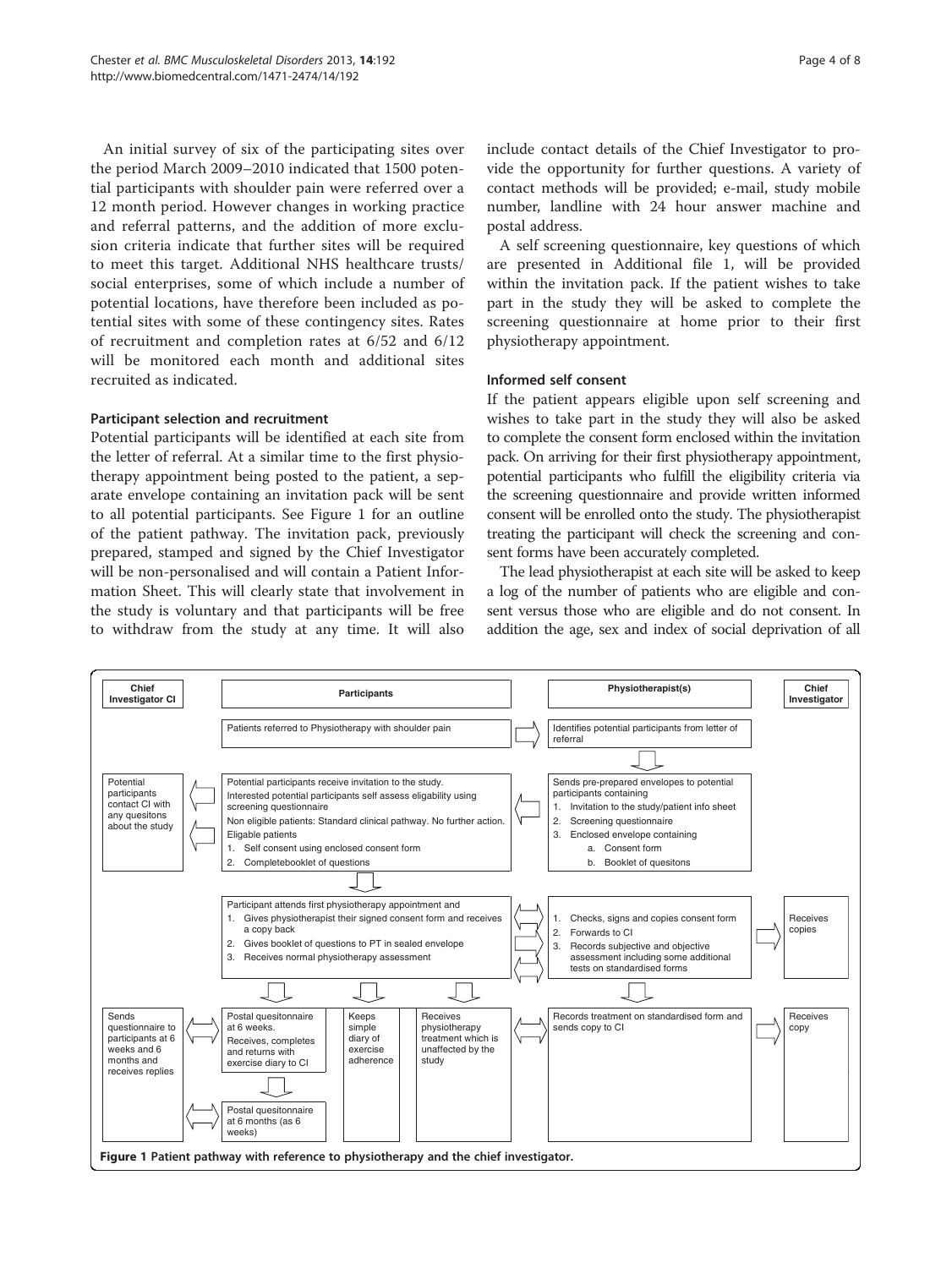potential participants will be anonymously recorded to allow comparisons between consenters and non consenters.

#### Collection of baseline prognostic factors

Predetermined factors, which may predict outcome from physiotherapy will be measured and collected prior to and during the first physiotherapy appointment via three methods; the participant will complete a "booklet of questions" provided within their patient invitation pack and their physiotherapist will record selected details of their initial subjective and clinical assessment on a clinical record form.

# Demographic and individual participant characteristics including activity and participation

Data about demographics and individual characteristics will be collected via an eight page A4 sized "booklet of questions" which will be completed by the patient at home prior to their first physiotherapy appointment. This contains individual questions about the participant and the characteristics of their shoulder pain, their work, everyday activities, and lifestyle, their experience of physiotherapy in the past, motivational factors and expectations of physiotherapy for their current shoulder symptoms. In addition the booklet contains four validated self report questionnaires. These have been selected based on their psychometric properties in similar populations and respondent burden. The Pain Self Efficacy Scale [\[35\]](#page-7-0) requires the participant to state their confidence, despite their pain, on a scale of 0–6 in 10 domains. The total score ranges from 0–60 where a higher score represents greater self efficacy beliefs. The "Godin leisure time exercise questionnaire" [\[36-38\]](#page-7-0) requires participants to state how often they perform mild, moderate and strenuos exercise per week and how often they "work up a sweat". The results are used to calculate weekly metabolic equivalents (METs). Pain, symptoms and disability will be measured using the SPADI [[18](#page-7-0)] and QuickDASH [\[31\]](#page-7-0). The participant will also be asked to estimate their expected recovery on a seven point global impression of change. Due to the sensitive nature of some of the topics participants will be asked to place the "booklet of questions" in a sealed envelope before giving it to their physiotherapist at their first appointment.

# Shoulder symptoms and general health

Details about shoulder symptoms and general health will be collected and recorded in part by the participant within the "booklet of questions" and in part by the physiotherapist during the subjective assessment. Physiotherapists will record details of co-morbidities, work status and the distribution, cause, onset and duration of the participant's current shoulder symptoms on a clinical record form specifically designed for this study.

Signs of impairment from the objective/clinical examination Signs of impairment will be measured and recorded by the participant's physiotherapist during the objective/physical examination on the clinical record form. This will include the following: the effect of spinal movement on shoulder pain, the range and limiting factor for active and passive flexion, abduction and external rotation of the shoulder, myometry readings for painfree isometric abduction and external rotation, response to manual facilitation of the scapula during shoulder elevation, and the physiotherapist's assessment of the clinical problem. Finally, based on their assessment, physiotherapists will provide an estimate of the participant's predicted recovery during the course of physiotherapy on a seven point global impression of change. All participating physiotherapy departments will receive a formal site initiation visit by the Chief Investigator during which training on standard operating procedures for data collection will take place. Physiotherapists will be also be provided with written definitions and quick reference illustrations of standardised operating procedures for each clinical examination used in the study.

#### Collection of outcome measures

Outcome measures (SPADI, QuickDASH and Global Impression of Change) will be collected by postal self report questionnaires 6 weeks and 6 months after commencing physiotherapy. The participant will not have access to the responses they provided to these same questions at baseline or at previous follow ups. The chief investigator will be blinded to previous data entries when inputting data from the 6 week and 6 month follow up questionnaires. To maximise response rates, non-responders will be sent two text messages, e-mails or postal reminders to return their questionnaires. The "Booklet of Questions" filled in prior to the first physiotherapy appointment will ask each participant which of these methods the participant prefers.

# Collection of details of physiotherapy treatment, attendance and exercise adherence

Physiotherapists will record details of treatment and the participant's attendance/non attendance, on a customised clinical record form specifically designed for this study. This will be completed and then returned to the Chief investigator when the participant is discharged from physiotherapy. Participants will record exercise adherence for the first six weeks after their initial physiotherapy appointment using a simple diary specifically designed for the study and provided by the physiotherapist at their initial assessment. This will be returned to the Chief Investigator with the 6 week follow up questionnaire. Specific details of exercise adherence over the longer term will be requested within the 6 month follow up questionnaire.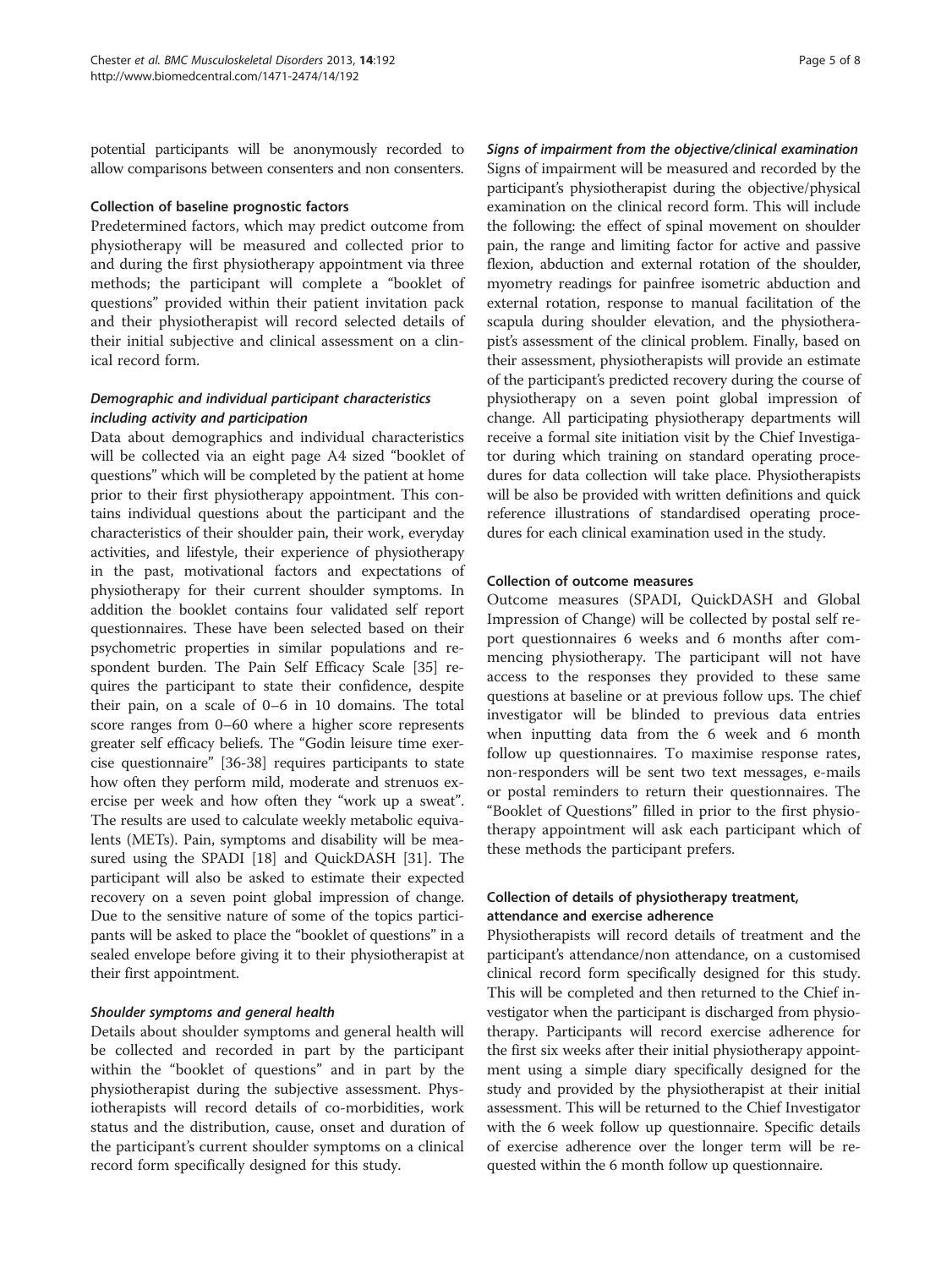# Collection of details of treatment other than physiotherapy

Details of any treatments received in addition to that provided by the participant's NHS physiotherapist (including increase in pain medication) will be requested within the 6 week and 6 month follow up questionnaire.

#### Adverse events

It is not expected that any adverse events will occur as a result of this observational study. However Principal Investigators at each site will be asked to record and notify the Chief Investigator should any occur. Information about participants who worsen with physiotherapy will be captured at 6 week and 6 month follow up.

# Data management

Data collected at each site will be sent to the Chief Investigator via internal post or via registered courier. Data will then be transferred using a Microsoft access data base, onto a password protected file store. Handling of all personal data from patients who have consented to be in the study will be done in compliance with the Data Protection Act [[39](#page-7-0)]. The dataset held will be pseudoanonymised meaning that a unique identifier will be used to link patients' data to their personal details. Personal details are required by the Chief Investigator to send questionnaires to participants' home addresses at 6 week and 6 month follow up.

Data values will be electronically range checked during entry onto the access database. Unusual or unexpected clinical findings at baseline will be discussed with the participant's physiotherapist for further clarity. Physiotherapists and participant's will be contacted for missing data. All anonymised data entries will be double checked for accuracy and any amendments recorded.

Anonymised data will be transferred to STATA (Timberlake UK) for statistical analysis.

# Statistical analysis

An initial exploratory analysis will be used to assess the relationship between potential prognostic factors at baseline and outcomes at the two follow-up time points using univariate statistical tests. Those factors that are significant at the 5% level will be further considered as prognostic factors using a general linear model. A stepwise selection process, based on change in scaled deviance, will be used for model construction. Residuals will be examined to assess the assumption of a Normal distribution. In the case that a Normal distribution cannot be assumed, transformations, such as a logarithmic transformation will be used. Sensitivity analyses will be carried out by removing extreme and influential observations and assessing changes on the estimates of the model parameters.

Data on physiotherapy treatment will be presented in a descriptive manner. An exploratory analysis of the potential correlation between treatment variables and outcome will be conducted although the former will not be considered as prognostic factors as they are clearly not available to patients or health professionals prior to the commencement of physiotherapy.

Baseline measurements will be compared between participants who complete and those who do not complete data collection at 6 week and 6 month follow up periods to assess the potential to bias the results.

#### Patient and public involvement

The preliminary work undertaken for this proposal has been in collaboration with the local Public and Patient Involvement in Research (PPIRes) project who are linked to INVOLVE, the national advisory group, funded by the National Institute for Health Research (NIHR). The group has provided feedback on previous draft proposals on research for Physiotherapy and shoulder pain and agreed that this was an important area for research. Recruitment and procedural suggestions from the consumers' perspective were offered during the development of the protocol. The project steering group includes two members of PPIRes who will provide on-going feedback on revisions of participant documentation and suggestions to maximise participant recruitment. PPIRes members of the steering group will play a key role in dissemination of the results to the public.

# Service provider involvement

Principal Investigators whose sites would definitely be involved in recruiting participants attended two four hour workshops at the University of East Anglia in April 2011 and October 2011. The initial workshop focused on procedural details, in particular upon reaching a consensus of which prognostic factors it would be feasible to collect, by whom and by what methods and measurements. This necessitated achieving a balance between the limited evidence base, expert opinion and operator burden (physiotherapist and potential participant). The group also discussed recruitment and consenting procedures and methods for recording treatment. The second workshop focused upon good clinical practice requirements and applications to the study, the content of site initiation visits, and problem solving for potential recruitment and consenting issues.

# **Discussion**

Shoulder pain affects basic activities of daily living such as toileting and dressing, many recreational and sporting activities and is one of the most common musculoskeletal conditions in the working population. A lack of appropriate and timely intervention can lead to social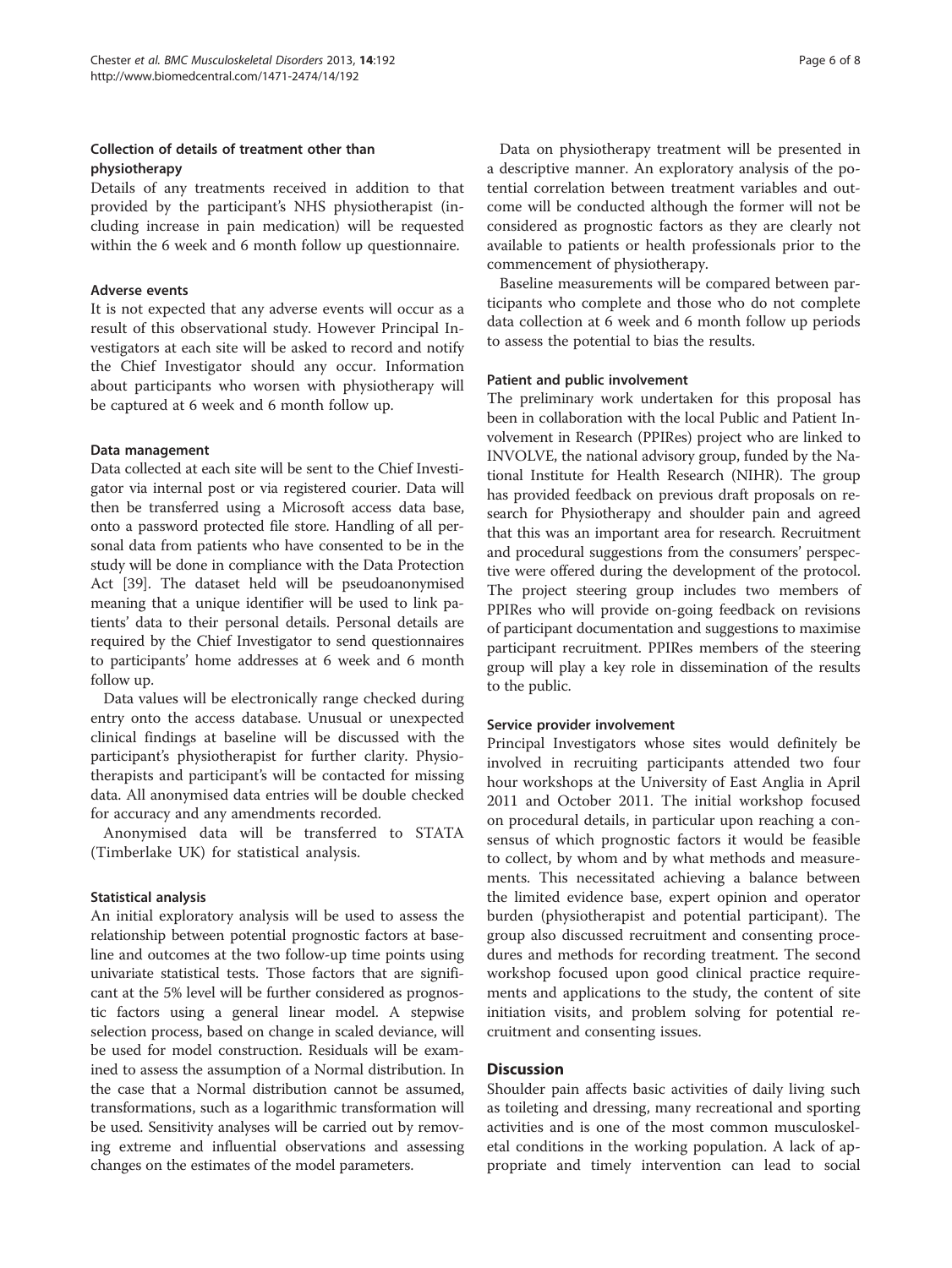<span id="page-6-0"></span>exclusion, lost economic productivity in terms of sickness absence and worklessness. This obviously has an impact on the prosperity and economic recovery of any nation.

Increasingly demands on health services for an evergrowing population mean that difficult choices are being made in terms of where resources are best allocated for an effective quality service. Quality care demands that treatment provided is tailored to provide the most effective care pathway for any given individual.

Everyday decisions made by clinicians have an impact on the quality of care provided and experienced by patients [[40](#page-7-0)]. Prompt selection of the appropriate clinical pathway for individuals with musculoskeletal shoulder pain is essential – some but not all patients with shoulder pain will respond to physiotherapy. Inappropriate referral down a less effective route and/or delayed referral to more appropriate care are more likely to lead to longterm chronic or persistent pain. Chronic pain is less likely to respond to treatment. In addition to the personal burden for the individual, continued referral from one department to another is a costly, ineffective, and inefficient use of health resources.

This study will provide service users and providers with some of the information necessary to identify whether or not physiotherapy is likely to be of benefit. For the first time clinicians will have some guidance as to what key factors indicate a patients likely response to physiotherapy. Physiotherapy is a relatively safe, noninvasive, and for many, an effective intervention. This valuable resource can therefore be utilized to maximum effect. Individuals who are unlikely to respond to physiotherapy can be promptly referred to other services so increasing the likelihood of their success.

This study will provide a basis for future research to develop and validate a clinical prediction rule for physiotherapy and shoulder pain. It will also help to describe what constitutes "standard physiotherapy" for musculoskeletal shoulder pain in England, and allow a more rigorous justification of the "control" arm of physiotherapy when comparing the effectiveness of other physiotherapy treatments or treatments other than standard physiotherapy.

#### Ethical approval

The NRES Committee East of England – Norfolk provided ethical approval for this study in June 2011. Rec Reference number 11/EE/0212, Protocol number R18870.

# Additional file

[Additional file 1:](http://www.biomedcentral.com/content/supplementary/1471-2474-14-192-S1.pdf) Questions on the self-screening questionnaire.

#### Competing interests

The authors declare that they have no competing interests

#### Authors' contributions

RC conceived of the study and drafted the original manuscript. All authors contributed to the development and critical evaluation of the study protocol. All authors were involved in revisions and final approval of the manuscript.

#### Authors' information

The Chief Investigator (RC) for this study is funded by a Clinical Doctoral Research Fellowship from the National Institute for Health Research (NIHR CAT CDRF 10–008).

LS and CJH are academic supervisors and JS the clinical supervisor. The views and opinions expressed within this protocol are those of the authors and do not necessarily reflect those of the NIHR, NHS or the Department of Health.

#### Acknowledgements

The authors wish to thank Principal Investigators at the proposed sites for their contribution to the development of the study protocol, all staff involved in patient recruitment and data collection and all participants. The authors also wish to thank additional members of the project steering group.

#### Author details

<sup>1</sup>School of Allied Health Professions, Faculty of Medicine and Health Sciences, University of East Anglia, Norwich, Norfolk NR4 7TJ, UK. 2 Physiotherapy Department, Norfolk and Norwich University Hospital, Norwich, Norfolk NR4 7UY, UK.<sup>3</sup> Norwich Medical School, Faculty of Medicine and Health Sciences, University of East Anglia, Norwich, Norfolk NR4 7TJ, UK. 4 Department of Allied Health Professions, School of Health and Social Work, University of Hertfordshire, College Lane, Hatfield AL10 9AB, UK. 5 Musculoskeletal Department, Health at the Stowe, Central London Community Healthcare, 260 Harrow Road, Greater London W2 5ES, UK.

#### Received: 9 April 2013 Accepted: 22 May 2013 Published: 21 June 2013

#### References

- 1. van der Heijden GJ: Shoulder disorders: a state-of-the-art review. Baillieres Best Prac Res Clin Rheumat 1999, 12:287–309.
- Health and Safety Executive: Musculoskeletal Disorders; 2012. [http://www.](http://www.hse.gov.uk/statistics/causdis/musculoskeletal/index.htm) [hse.gov.uk/statistics/causdis/musculoskeletal/index.htm.](http://www.hse.gov.uk/statistics/causdis/musculoskeletal/index.htm)
- 3. Roquelaure Y, Ha C, Leclerc A, Touranchet A, Sauteron M, Melchior M, Imbernon E, Goldberg M: Epidemiologic surveillance of upper-extremity musculoskeletal disorders in the working population. Amer Coll Rheumat 2006, 55:765–778.
- 4. Kuijpers T, Tulder MW, van der Heijden GJ, Bouter LM, van der Windt DA: Costs of shoulder pain in primary care consulters: a prospective cohort study in The Netherlands. BMC Musculoskelet Disord 2006, 7:83–90.
- 5. Virta L, Jorangerm P, Brox JI, Eriksson R: Costs of shoulder pain and resource use in primary health care: a cost-of-illness study in Sweden. BMC Musculoskelet Disord 2012, 13:17–27.
- 6. Festin J, Alexanderson K: Changes in sick-leave diagnoses over eleven years in a cohort of young adults initially sick-listed due to low back, neck, or shoulder diagnoses. J Rehabil Med 2009, 41:423–428.
- 7. Urwin M, Symmons D, Allison T, Brammah T, Busby H, Roxby M, Simmons A, Williams G: Estimating the burden of musculoskeletal disorders in the community: the comparative prevalence of symptoms at different anatomical sites, and the relation to social deprivation. Ann Rheum Dis 1998, 57:649–655.
- 8. Van der Windt DAWN, Koes BW, Boeke AJ, Deville W, De Jong BA, Bouter LM: Shoulder disorders in general practice: prognostic indicators of outcome. Br J Gen Pract 1996, 46:518–523.
- 9. Green S, Buchbinder R, Hetrick SE: Physiotherapy interventions for shoulder pain. Cochrane Database of Systematic Reviews 2003(2):CD004258.
- 10. May S: An outcome audit for musculoskeletal patients in primary care. Physiother Theory Pract 2003, 19:189–198.
- 11. Kuijpers T, Van der Windt DAWN, van der Heijden GJ, Bouter LM: Systematic review of prognostic cohort studies on shoulder disorders. Pain 2004, 109:420-431.